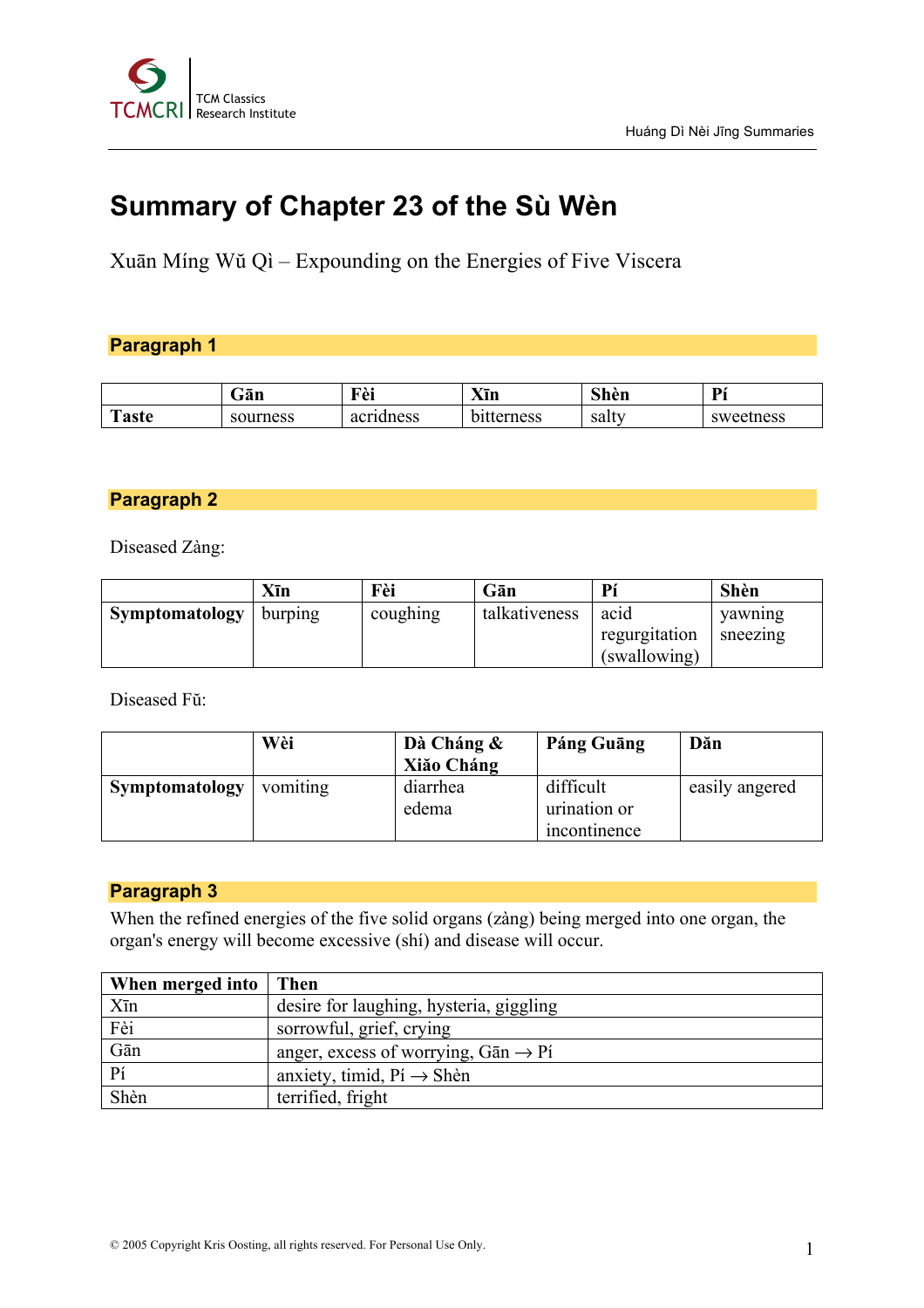

## **Paragraph 4**

Aversion to:

|               | Xīn            | <b>TIME</b><br>ום ו<br>⊥ ∪⊥ | Gān                                                | D.<br>--                        | $\sim$<br>ÂÐ<br>эпеп |
|---------------|----------------|-----------------------------|----------------------------------------------------|---------------------------------|----------------------|
| version<br>t0 | .<br>17C<br>__ | Han                         | $\mathbf{m}$<br>$\alpha$ n $\alpha$<br>า เ<br>V116 | $\sim$ 1 $-$<br>$\mathbf{S}$ ni | ⇁◡<br>2ao            |

### **Paragraph 5**

Secretions.

|                   | Xīn   | Fèi        | Gān   | Pí        | Shèn     |
|-------------------|-------|------------|-------|-----------|----------|
| <b>Secretions</b> | sweat | mucus      | tears | digestive | saliva   |
|                   |       | (nasal     |       | fluids    | (mucous) |
|                   |       | discharge) |       | serous    | saliva)  |
|                   |       | snivel     |       | saliva)   | spittle  |

#### **Paragraph 6, 8**

The five kinds of tastes are contraindicated to certain diseases of the five solid organs.

|                   | Pungent              | <b>Salty</b> | <b>Bitter</b>    | <b>Sweet</b>                                        | <b>Sour</b> |
|-------------------|----------------------|--------------|------------------|-----------------------------------------------------|-------------|
|                   | (acrid)              |              |                  |                                                     |             |
|                   | $x\bar{m}-\hat{\pm}$ | xián — 成     | $k\check{u}$ – 苦 | $\mathbf{g}\bar{\mathbf{a}}\mathbf{n} - \mathbf{H}$ | suān — 酸    |
| <b>Property</b>   | dispersing Qi        | drains bones | purges Xuè       | bloats flesh                                        | contracts   |
|                   |                      |              |                  |                                                     | tendons     |
| <b>Avoid this</b> | Diseases of          | Bone         | Xuè diseases     | Diseases of                                         | Diseases of |
| food when         | Оì                   | diseases     |                  | flesh                                               | tendons     |

Note: in the text of Wu [2]: the Chinese text and English text are not consistent.

English: "... the bitter taste affects the blood ... the salty taste affects the bone."

Chinese: "... the salty taste affects the blood ... the bitter taste affects the bone."

Wu [2] uses the text from the Tài Sù in his English translation. This seems to be the correct version.

Maoshing Ni [4] translates it as "Salty taste purges the blood ...Bitter taste drains the bones..."

#### **Paragraph 7**

The five occurrences are:

|  | Y <sub>I</sub> n Shèn illness manifests in Bone.                              |
|--|-------------------------------------------------------------------------------|
|  | Yáng Xīn illness manifests in Xuè.                                            |
|  | Y <sub>T</sub> P <sub>1</sub> illness manifests in Muscle.                    |
|  | Yáng Gān associates with Spring, but its disease stems from Winter.           |
|  | Y <sub>I</sub> Fèi associates with Autumn, but its disease stems from Summer. |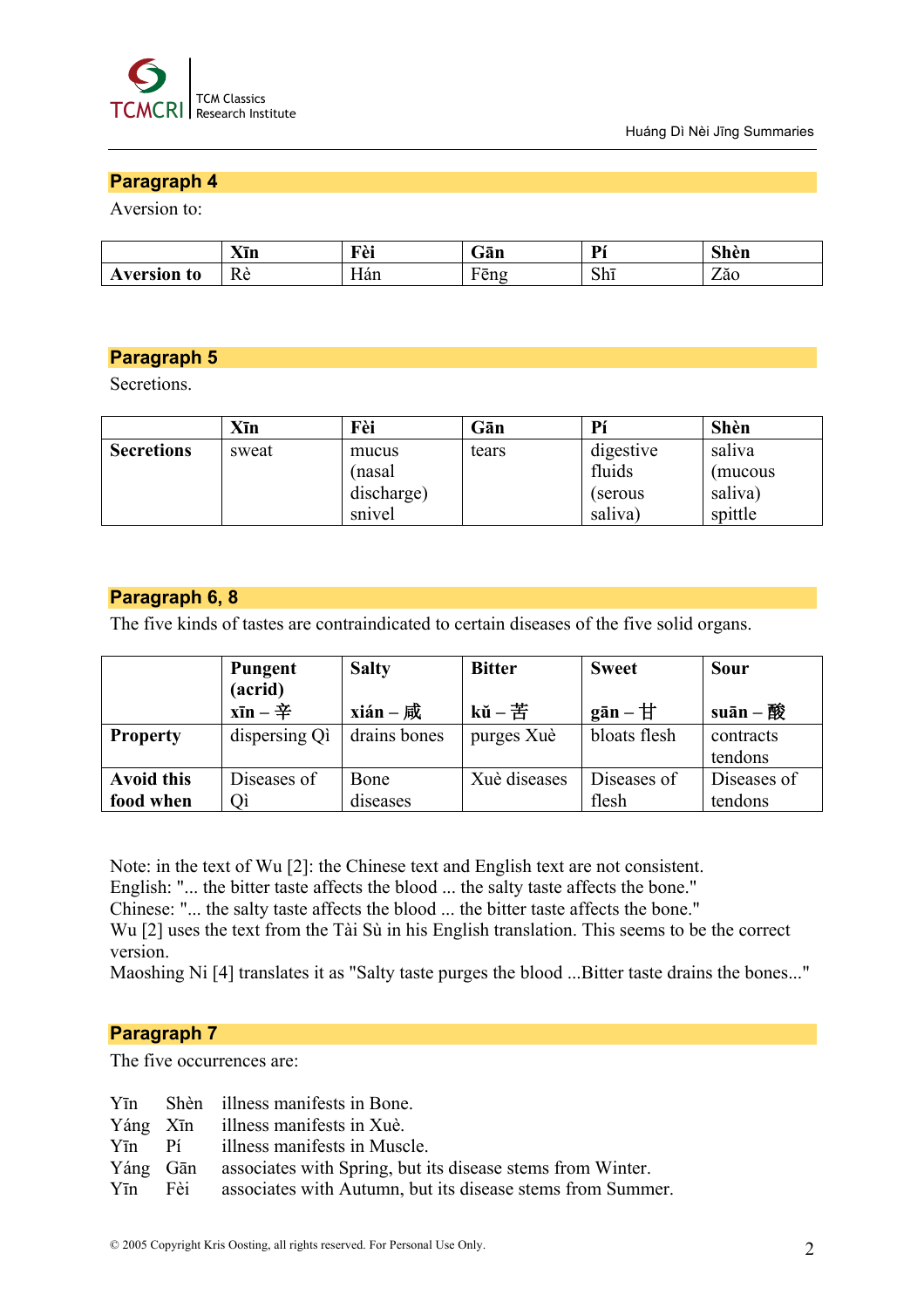

#### **Paragraph 8**

The five pathogenic manifestations.

When pathogen enters:

Yáng level  $\rightarrow$  manic (Rè disturbs one's consciousness). Y<sub>In</sub> level  $\rightarrow$  bì or stagnation (Xuè circulation disturbed).

When pathogen is struggling at:

Yáng level  $\rightarrow$  vertigo, dizziness, and problems of the head.  $Y$ īn level  $\rightarrow$  hoarseness, lose one's voice.

When pathogen travels from:

Yáng level  $\rightarrow$  Yīn level: symptoms quit down, patient becomes calm.  $Y$ <del>In level  $\rightarrow$  Y angelevel</del>: outbursts of anger.

#### **Paragraph 9**

The five pathogenic pulses

When

Fú Mài of autumn in spring (normal a xiàn mài) Chén Mài of winter in summer (normal a hōng mài) Xiàn Mài of spring in late summer (normal a huá mài) Hōng Mài of summer in autumn (normal fú mài) Huá Mài of late summer in winter (normal chén mài)

This is the controlling (kè) cycle of the wŭ xíng.

#### **Paragraph 10**

Corresponding attributes of spirit.

Xīn stores Shén – Mind. Fèi stores Pò – Corporeal Soul; courage, boldness. Gān stores Hún – Ethereal Soul; intuition. Pí stores Yì ; intelect, thought, idea. Shèn stores Zhì – Will; will power, volition.

### **Paragraph 11**

Functions of the five Zàng.

- Xīn : Xuè circulation; controls blood vessels.
- Fèi : spreads Qì to skin surface; controls skin and body hair.
- Gān : stores Xuè; controls tendons and nails.
- Pí : transformation and transports of water and cereals; controls flesh and muscles.
- Shèn : stores Jīng, generates marrow; controls bone and marrow.